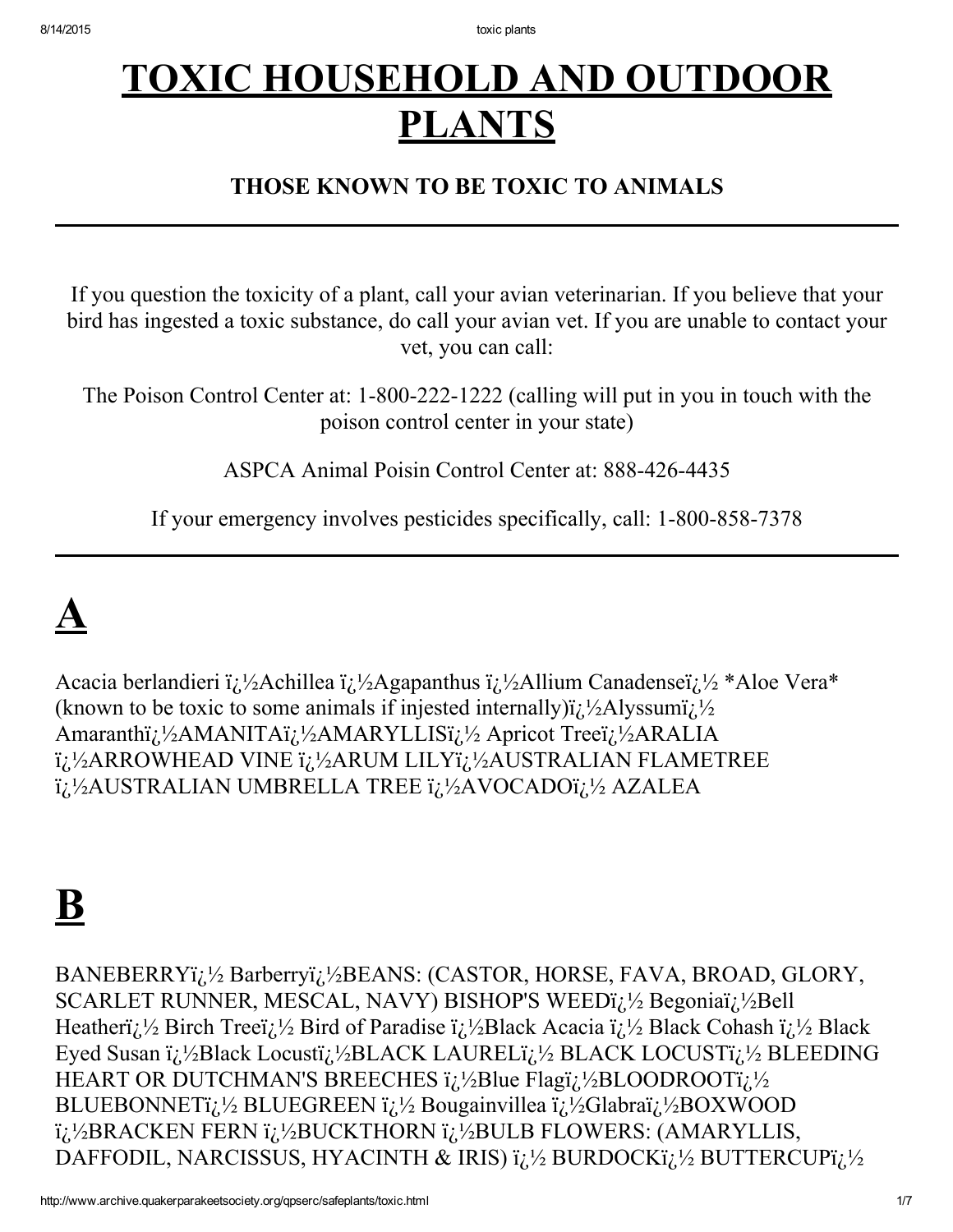### **BUTTERCUP RAPE**

### $\overline{\mathbf{C}}$

some CACTUS speciesi $\chi^1/2$  CACAOi $\chi^1/2$  Caladium  $\chi^1/2$  California Poppy  $\chi^1/2$ Calla Lily i<sub>i</sub>.<sup>1</sup>/<sub>2</sub>CAMEL BUSHi<sub>i</sub>.<sup>1</sup>/<sub>2</sub> Camphor Tree i<sub>i</sub>.<sup>1</sup>/<sub>2</sub> Candytuft, evergreen i<sub>i</sub>.<sup>1</sup>/<sub>2</sub>Cardinal Flower i<sub>i</sub>.<sup>1</sup>/<sub>2</sub>Carnation i<sub>i</sub>.<sup>1</sup>/<sub>2</sub> Carolina Jasmine i<sub>i</sub>.<sup>1</sup>/<sub>2</sub>CASTOR BEANi<sub>i</sub>.<sup>1</sup>/<sub>2</sub>Catnip i<sub>i</sub>.<sup>1</sup>/<sub>2</sub>CANA LILYi<sub>i</sub>.<sup>1</sup>/<sub>2</sub> CARDINAL FLOWER  $i_{\zeta}/2$ CEDAR  $i_{\zeta}/2$ Century Plant  $i_{\zeta}/2$ Chameleon Flower  $i_{\zeta}/2$ CHALICE (TRUMPET VINE)  $i_{i}$ !/2Chenille Plant  $i_{i}$ !/2 CHERRY TREE  $i_{i}$ !/2CHINA BERRY TREE $i_{i}$ !/2 Chinese Evergreen  $i_l$   $\frac{1}{2}$  Chinese Tallow Tree  $i_l$   $\frac{1}{2}$ CHRISTMAS CANDLE  $i_l$   $\frac{1}{2}$ Christmas Rose i<sub>i</sub>.½Chrysanthemum i<sub>i.</sub>½CLEMATIS (VIRGINIA BOWER)i<sub>i.</sub>½ CLIVIA i<sub>i</sub>.<sup>1</sup>/<sub>2</sub>COCKLEBUR i<sub>i</sub>.<sup>1</sup>/<sub>2</sub>COFFEE (SENNA) i<sub>i</sub>.<sup>1</sup>/<sub>2</sub> COFFEE BEAN & COFFEEWEEDi<sub>i</sub>.<sup>1</sup>/<sub>2</sub> Columbine i<sub>i</sub>.<sup>1</sup>/<sub>2</sub>CORAL PLANTi<sub>i</sub>.<sup>1</sup>/<sub>2</sub> CORIANDERi<sub>i.</sub><sup>1</sup>/<sub>2</sub> CORNCOCKLE i<sub>i.</sub><sup>1</sup>/<sub>2</sub>COTTON BUSHi<sub>i</sub>.<sup>1</sup>/<sub>2</sub>Cotoneasteri<sub>i</sub>.<sup>1</sup>/<sub>2</sub>COYOTILLOi<sub>i</sub>.<sup>1</sup>/<sub>2</sub> COWSLIPi<sub>i</sub>.<sup>1</sup>/<sub>2</sub>Creeping Charlie i<sub>i</sub>.<sup>1</sup>/<sub>2</sub>CROCUSi<sub>i</sub>.<sup>1</sup>/<sub>2</sub> Croton i<sub>i</sub>.<sup>1</sup>/<sub>2</sub>Crown of Thorns i<sub>i</sub>.<sup>1</sup>/<sub>2</sub>Crown Vetch i<sub>i</sub>.<sup>1</sup>/<sub>2</sub>Cyclamen i<sub>i</sub>.<sup>1</sup>/<sub>2</sub>Cypress, Montereyi<sub>i</sub>.<sup>1</sup>/<sub>2</sub>CUTLEAF

### $\mathbf{D}$

DAFFODILi<sub>i</sub>.<sup>1</sup>/<sub>2</sub> Daisyi<sub>i</sub>.<sup>1</sup>/<sub>2</sub> DAPHNEi<sub>i.</sub><sup>1</sup>/<sub>2</sub> DATURAi<sub>i.</sub><sup>1</sup>/<sub>2</sub> Day Lilyi<sub>i</sub>.<sup>1</sup>/<sub>2</sub> DEATH CAMUS i<sub>i</sub>.<sup>1</sup>/<sub>2</sub>DELPHINIUM i<sub>i</sub>.<sup>1</sup>/<sub>2</sub>DEVIL'S IVYi<sub>i</sub>.<sup>1</sup>/<sub>2</sub> DIEFFENBACHIA (DUMB CANE)i<sub>i.</sub><sup>1</sup>/<sub>2</sub> Dogwood  $i_{\lambda}^{1/2}$  Douglas Fir  $i_{\lambda}^{1/2}$  Dracaena $i_{\lambda}^{1/2}$  Dusty Miller  $i_{\lambda}^{1/2}$  Dutch Iris

### $\mathbf{E}$

ELDERBERRY  $i_{\lambda}$ <sup>1</sup>/<sub>2</sub>ELEPHANT EAR (TARO)  $i_{\lambda}$ <sup>1</sup>/<sub>2</sub>Elm Tree  $i_{\lambda}$ <sup>1</sup>/<sub>2</sub>ENGLISH IVY $i_{\lambda}$ <sup>1</sup>/<sub>2</sub> ERGOTi<sub>i.</sub><sup>1/2</sup> EUCALYPTUS (DRIED, DYED OR TREATED IN FLORAL ARRANGEMENTS) i<sub>i</sub>.<sup>1/2</sup> EUONYMUS (SPINDLE TREE) i<sub>i</sub>.<sup>1</sup>/2 EUPHORBIA CACTUS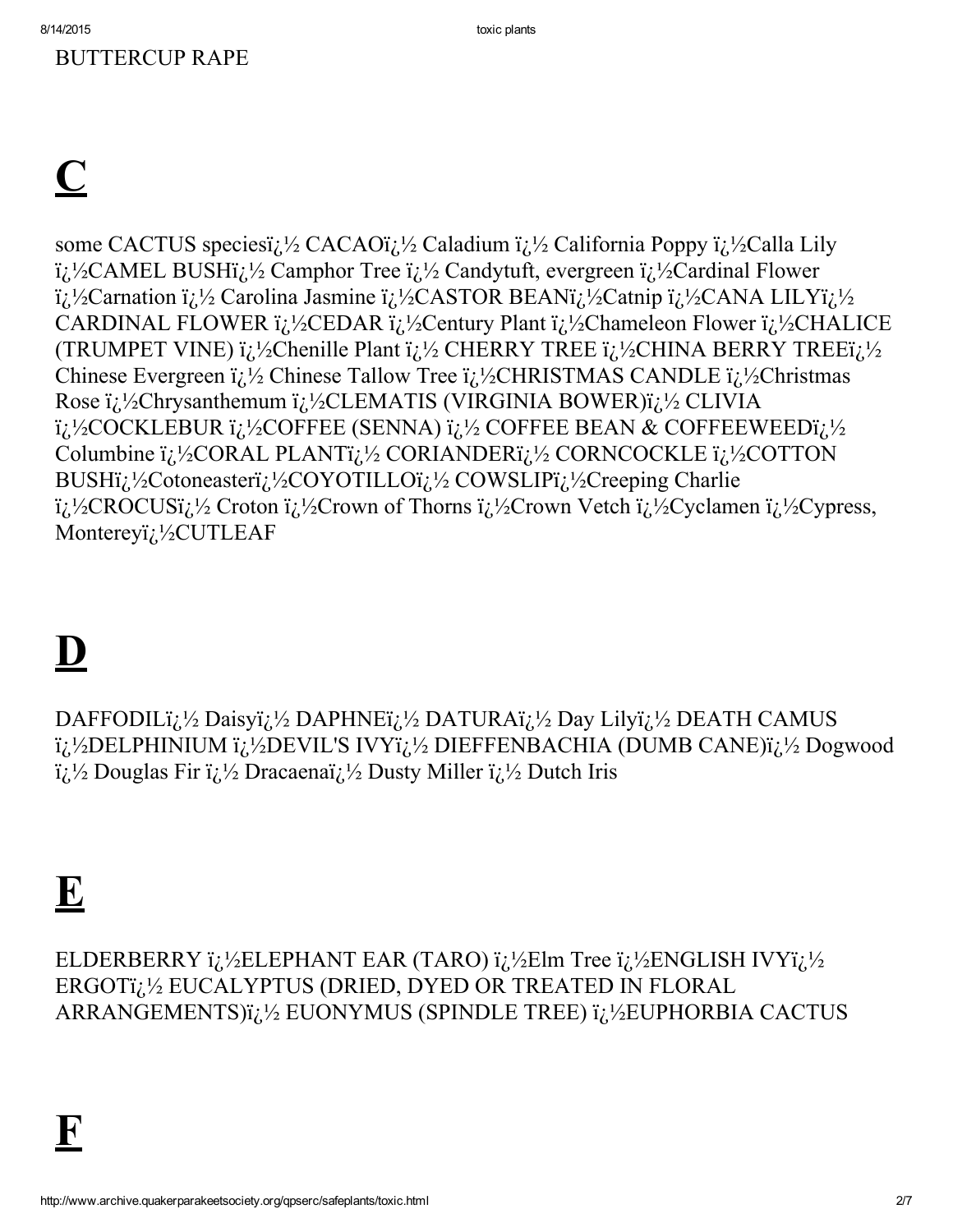False Heather i<sub>i</sub>.<sup>1</sup>/<sub>2</sub>FALSE HELLEBORE i<sub>i</sub>.<sup>1</sup>/<sub>2</sub>FELT PLANT (MATERNITY, AIR & PANDA PLANTS)Ficus benjamina  $i/\frac{1}{2}$  Fiddleleaf  $i/\frac{1}{2}$  Fig  $i/\frac{1}{2}$ Fiesta Daisy  $i/\frac{1}{2}$ FLAME TREE $i/\frac{1}{2}$ Flaxi<sub>i</sub>:<sup>1</sup>/<sub>2</sub>FIG (WEEPING)i<sub>i</sub>:<sup>1</sup>/<sub>2</sub> FIRE THORNi<sub>i</sub>:<sup>1</sup>/<sub>2</sub> FLAMINGO FLOWERi<sub>i</sub>:<sup>1</sup>/<sub>2</sub> FOUR O'CLOCKi<sub>l.</sub>1/2 FOXGLOVE

# $\overline{\mathbf{G}}$

Gaillardiai<sub>i</sub>,<sup>1</sup>/<sub>2</sub> Geranium, Californiai<sub>i</sub>,<sup>1</sup>/<sub>2</sub> Ginkgo bilobai<sub>i</sub>,<sup>1</sup>/<sub>2</sub> Gladiola i<sub>i</sub>,<sup>1</sup>/<sub>2</sub> Gopher Planti<sub>i</sub>,<sup>1</sup>/<sub>2</sub> Gopher Purge i<sub>i</sub>.<sup>1</sup>/<sub>2</sub>GOLDEN CHAIN GRASS: (JOHNSON, SORGHUM, SUDAN & BROOM CORN) i<sub>i.</sub><sup>1/2</sup> Grevilleai<sub>i.</sub><sup>1</sup>/2GROUND CHERRY HEATHS: (KALMIA, LEUCOTHO, PEIRES, RHODODENDRON, MTN. LAUREL, BLACK LAUREL, ANDROMEDA & AZALEA) i<sub>i</sub>:<sup>1</sup>/<sub>2</sub> GLOTTIDIUM

## $\overline{\mathbf{H}}$

Hackberryi;  $\frac{1}{2}$  Heatheri;  $\frac{1}{2}$  Heavenly Bambooi;  $\frac{1}{2}$  HELIOTROPEi;  $\frac{1}{2}$  Helleborusi;  $\frac{1}{2}$ HEMLOCK: (POISON & WATER)i<sub>i</sub>.<sup>1/2</sup> HENBANE i<sub>i</sub>.<sup>1</sup>/2HOLLY i<sub>i</sub>.<sup>1</sup>/2HONEYSUCKLEi<sub>i.</sub><sup>1</sup>/2 HORSE CHESTNUT i<sub>i</sub>.<sup>1</sup>/<sub>2</sub>HORSE TAILi<sub>i</sub>.<sup>1</sup>/<sub>2</sub> Hostaï<sub>i</sub>.<sup>1</sup>/<sub>2</sub> HOYA i<sub>i</sub>.<sup>1</sup>/<sub>2</sub>HYACINTHi<sub>i</sub>.<sup>1</sup>/<sub>2</sub> **HYDRANGEA** 

### $\mathbf I$

Iceland Poppy  $i_{\xi}$ <sup>1</sup>/<sub>2</sub>Indian Laureli<sub> $\zeta$ </sub><sup>1</sup>/<sub>2</sub>IRIS IVY: (ENGLISH & OTHERS)

# $\overline{\mathbf{J}}$

JACK-IN-THE-PULPITi<sub>i.</sub><sup>1</sup>/<sub>2</sub> JASMINE (JESSAMINE)i<sub>i</sub>.<sup>1</sup>/<sub>2</sub> Jequirity Beani<sub>i</sub>.<sup>1</sup>/<sub>2</sub> JERUSALEM CHERRYi<sub>i</sub>!/<sub>2</sub> JIMSONWEEDi<sub>i</sub>!/<sub>2</sub> Johnny-jump-upi<sub>i</sub>!/<sub>2</sub> JUNIPER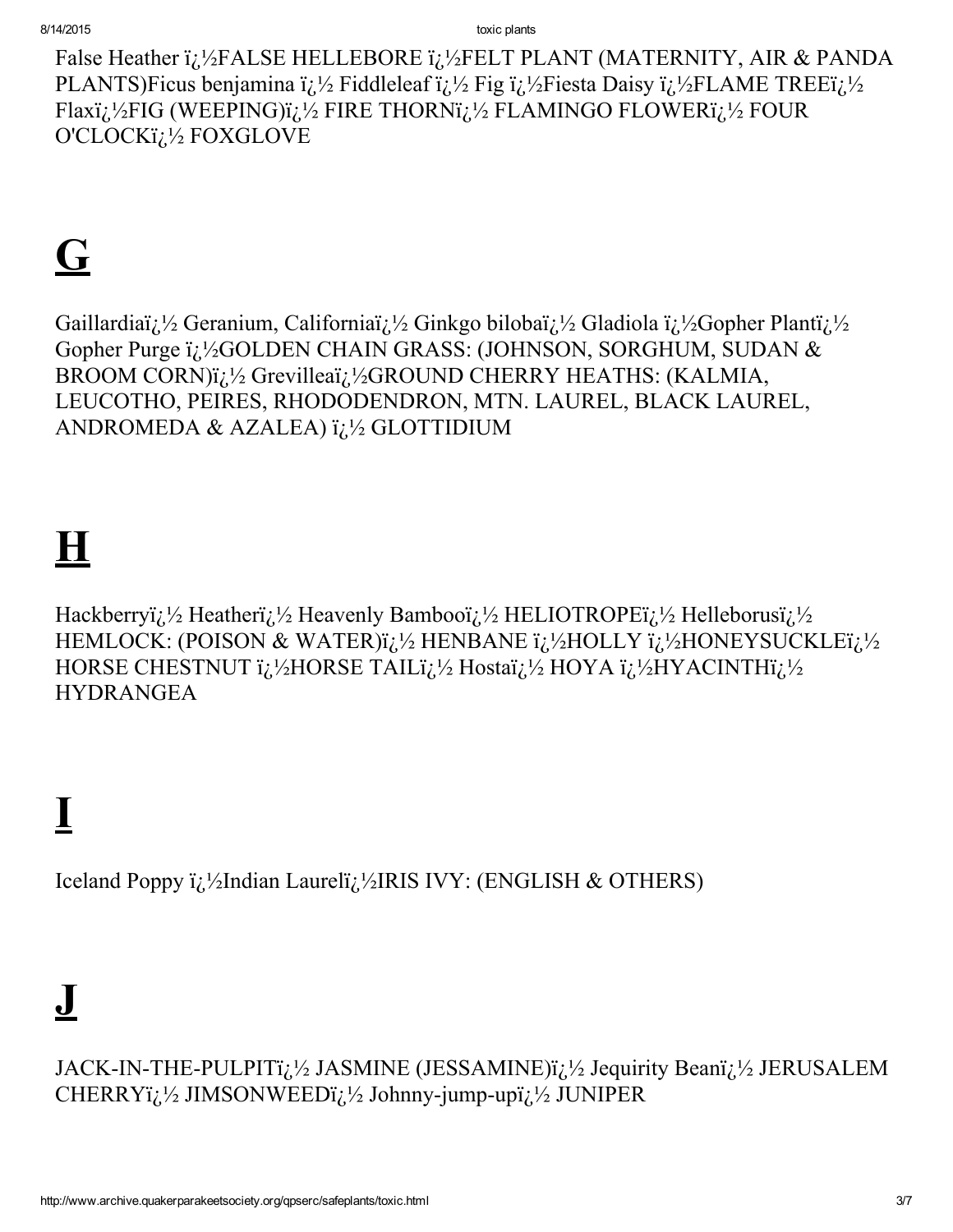Kaffir lilyi; '/<sub>2</sub>KY. COFFEE TREE

# ${\bf L}$

Lady Slipper Orchidï; 1/2LANTANA (RED SAGE)ï; 1/2 LARKSPUR ï; 1/2Lenten Roseï; <sup>1</sup>/<sub>2</sub>Licorice Plantï; <sup>1</sup>/<sub>2</sub>Lily of the Nileï; <sup>1</sup>/<sub>2</sub>LILY OF THE VALLEYi; <sup>1</sup>/<sub>2</sub> Lobeliaï<sub>i</sub>.<sup>1</sup>/<sub>2</sub>LOCOWEED (MILK VETCH)ï<sub>i</sub>.<sup>1</sup>/<sub>2</sub> LOCUSTS, BLACK/ HONEY LORDS & LADIES (CUCKOOPINT)i<sub>i</sub>.<sup>1</sup>/<sub>2</sub>Loquati<sub>i</sub>.<sup>1</sup>/<sub>2</sub>Love-in-a-misti<sub>i</sub>.<sup>1</sup>/<sub>2</sub>Love-lies-bleedingi<sub>i</sub>.<sup>1</sup>/<sub>2</sub> LUPINE

## M

MALANGAï<sub>i</sub>.<sup>1</sup>/<sub>2</sub> Maple Tree (Acer species)ï<sub>i</sub>.<sup>1</sup>/<sub>2</sub>Marble Queen Pothosï; 1/2Margueriteï; 1/2Marigoldï; 1/2MARIJUANA (HEMP) ï; 1/2MAYAPPLE (MANDRAKE) ij.1/2MEXICAN BREADFRUITij.1/2 MEXICAN POPPY i<sub>i</sub>.<sup>1</sup>/<sub>2</sub>MILKWEEDi<sub>i</sub>.<sup>1</sup>/<sub>2</sub>MISTLETOEi<sub>i</sub>.<sup>1</sup>/<sub>2</sub> \*MOCK ORANGE\* (experts differ on whether Mock Orange is, indeed, toxic) $i_l$ !/<sub>2</sub> MONKSHOOD $i_l$ !/<sub>2</sub> MOONSEED $i_l$ !/<sub>2</sub> MORNING GLORY $i_l$ !/<sub>2</sub> Mother-in-law Tongueï<sub>6</sub>.<sup>1</sup>/<sub>2</sub>Mounds of Snowï<sub>6</sub>.<sup>1</sup>/<sub>2</sub>MTN. LAURELï<sub>6</sub>.<sup>1</sup>/<sub>2</sub> MUSHROOMSï<sub>6</sub>.<sup>1</sup>/<sub>2</sub>  $MYRTLEij\frac{1}{2}$ 

Naked Ladyi<sub>i</sub>.<sup>1</sup>/<sub>2</sub>Nandina domesticai<sub>i</sub>.<sup>1</sup>/<sub>2</sub>NARCISSUSi<sub>i</sub>.<sup>1</sup>/<sub>2</sub>Nephthytisi<sub>i</sub>.<sup>1</sup>/<sub>2</sub>NETTLESi<sub>i</sub>.<sup>1</sup>/<sub>2</sub> NIGHTSHADES: (DEADLY, BLACK, GARDEN, WOODY, BITTERSWEET, EGGPLANT, JERUSALEM CHERRY) $i_{\lambda}/2$  Norfolk Island Pine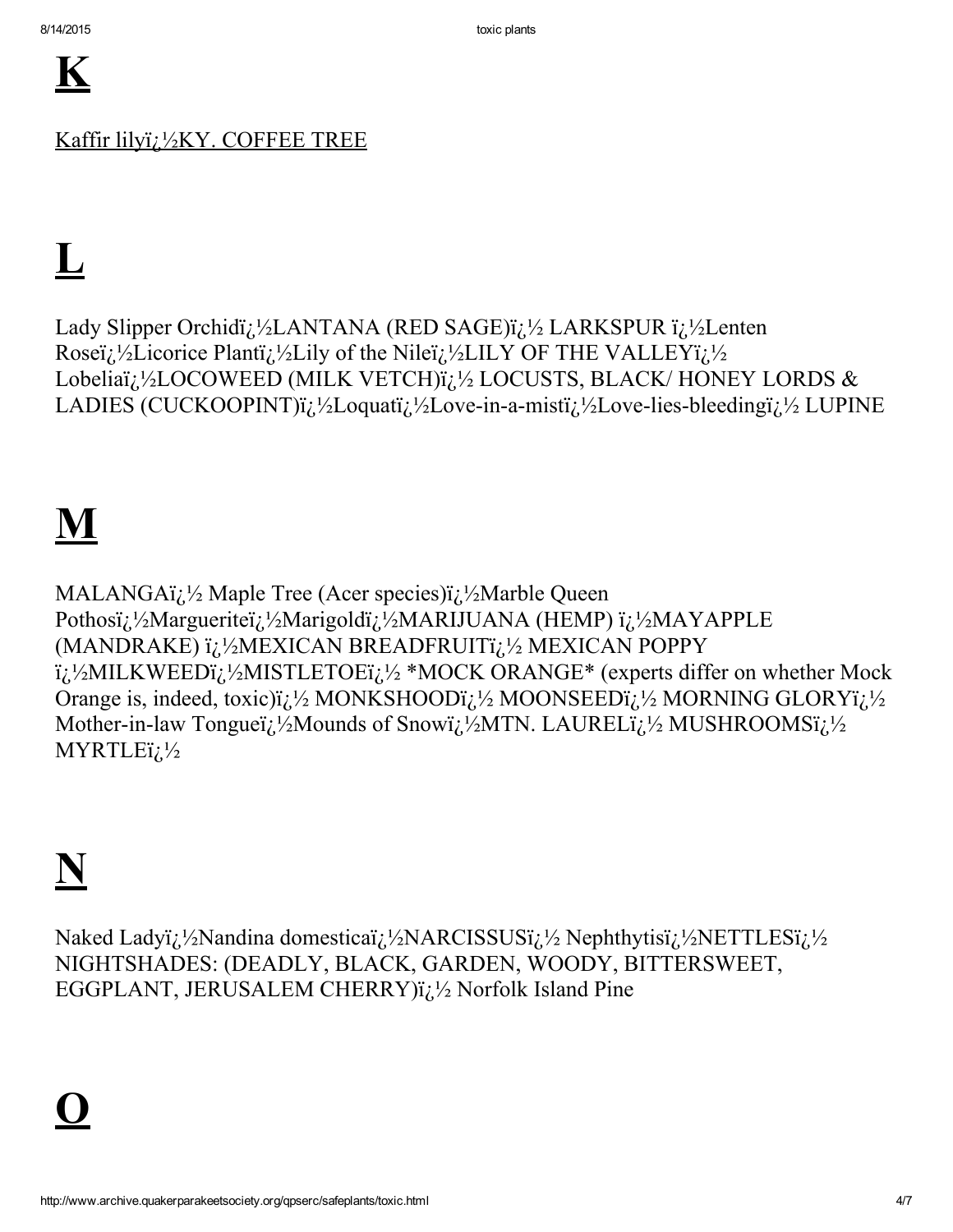OAKi<sub>i</sub>.<sup>1</sup>/<sub>2</sub> OLEANDERi<sub>i</sub>.<sup>1</sup>/<sub>2</sub> Olive, Commoni<sub>i</sub>.<sup>1</sup>/<sub>2</sub>Olive, Russiani<sub>i</sub>.<sup>1</sup>/<sub>2</sub>Orchid Primroseï<sub>i</sub>.<sup>1</sup>/<sub>2</sub>Oriental poppyï<sub>i</sub>.<sup>1</sup>/<sub>2</sub>Ornamental Pearï<sub>i</sub>.<sup>1</sup>/<sub>2</sub>Ornamental Pepperï<sub>i</sub>.<sup>1</sup>/<sub>2</sub>Ornamental Plum Treeï<sub>i</sub>.<sup>1</sup>/<sub>2</sub>OXALIS

# $\mathbf{P}$

Palmi<sub>i</sub>,1/<sub>2</sub>Pansyi<sub>i</sub>,1/<sub>2</sub>Paperwhitesi<sub>i</sub>,1/<sub>2</sub>i<sub>i</sub>,1/<sub>2</sub>PEACE LILYi<sub>i</sub>,1/<sub>2</sub> Peonyi<sub>i</sub>,1/<sub>2</sub>PERIWINKLEi<sub>i</sub>,1/<sub>2</sub> PHILODENDRONS: (SPLIT LEAF, SWISS CHEESE, HEART-LEAF)ï¿1/2Photina arbutifoliai; <sup>1</sup>/<sub>2</sub>Pieris japonicai; <sup>1</sup>/<sub>2</sub>PIGWEEDi; <sup>1</sup>/<sub>2</sub>Pine Treei; <sup>1</sup>/<sub>2</sub>Pittosporum tobirai; <sup>1</sup>/<sub>2</sub>Plumbago indicaï<sub>i</sub>,<sup>1</sup>/<sub>2</sub>POINCIANA ï<sub>i</sub>,<sup>1</sup>/<sub>2</sub>POINSETTIA ï<sub>i</sub>,<sup>1</sup>/<sub>2</sub>POISON IVYï<sub>i</sub>,<sup>1</sup>/<sub>2</sub> POISON HEMLOCKï<sub>i</sub>,<sup>1</sup>/<sub>2</sub> POISON OAK: (WESTERN & EASTERN) i<sub>i</sub>.<sup>1</sup>/<sub>2</sub>POKEWEEDi<sub>i</sub>.<sup>1</sup>/<sub>2</sub>Pomegranate(plant, not fruit) $i_{\lambda}$  2/<sub>2</sub> POTATO SHOOTS $i_{\lambda}$ <sup>1</sup>/<sub>2</sub> POTHOS  $i_{\lambda}$ <sup>1</sup>/<sub>2</sub> Pregnant Onioni<sub>i</sub>.<sup>1</sup>/<sub>2</sub>Primrosei<sub>i</sub>.<sup>1</sup>/<sub>2</sub>Primulai<sub>i</sub>.<sup>1</sup>/<sub>2</sub>PRIVET<sub>i</sub>.<sup>1</sup>/<sub>2</sub>PYRACANTHAi<sub>i</sub>.<sup>1</sup>/<sub>2</sub>PREGATORY BIRD OF PARADISE i<sub>i</sub>.<sup>1</sup>/<sub>2</sub>PHILODENDRONi<sub>i</sub>.<sup>1</sup>/<sub>2</sub>Pussywillowi<sub>i</sub>.<sup>1</sup>/<sub>2</sub>Pyracantha

### <u>Q</u>

# ${\bf R}$

RAGWORT ï¿'/2RAIN TREE ï¿'/2RANUNCULUS ï¿'/2RATTLEBOX, CROTALARIAï¿'/2 RED MAPLE i<sub>i</sub>.<sup>1</sup>/<sub>2</sub>RED SAGE (LANTANA)i<sub>i</sub>,<sup>1</sup>/<sub>2</sub>Redwood Tree i<sub>i</sub>.<sup>1</sup>/<sub>2</sub>RHUBARB LEAVES i<sub>i</sub>:<sup>1</sup>/<sub>2</sub>RHODODENDRONS i<sub>i</sub>:<sup>1</sup>/<sub>2</sub>Rhubarb Leafi<sub>i</sub>:<sup>1</sup>/<sub>2</sub>Rosary Beadsi<sub>i</sub>:<sup>1</sup>/<sub>2</sub>ROSARY PEA SEEDS i<sub>i</sub>.<sup>1</sup>/<sub>2</sub>Rosary Pearlsi<sub>i</sub>,<sup>1</sup>/<sub>2</sub>Rosei<sub>i</sub>,<sup>1</sup>/<sub>2</sub>Rubber Tree

## S

Sago Plantī<sub>i</sub>, 1/2 i<sub>i</sub>, 1/2 SAND BOX TREE i<sub>i</sub>, 1/2 Schefflerai<sub>i</sub>, 1/2 Sedumi<sub>i</sub>, 1/2 Shasta Daisyi<sub>i</sub>, 1/2 Shell Floweri<sub>i</sub>,<sup>1</sup>/<sub>2</sub>Silver Moundi<sub>i</sub>,<sup>1</sup>/<sub>2</sub>SKUNK CABBAGE SORREL (DOCK) i<sub>i</sub>,<sup>1</sup>/<sub>2</sub>SNOW DROP SPURGES: (PENCIL TREE, SNOW-ON-MTN, CANDELABRA, CROWN OF THORNS) i<sub>i</sub>.<sup>1</sup>/<sub>2</sub>Snow on the Mountaini<sub>i</sub>.<sup>1</sup>/<sub>2</sub>Spathiphyllumi<sub>i</sub>.<sup>1</sup>/<sub>2</sub>Spruce Treei<sub>i</sub>.<sup>1</sup>/<sub>2</sub>Spurge, Leafyi<sub>i</sub>.<sup>1</sup>/<sub>2</sub>St. John's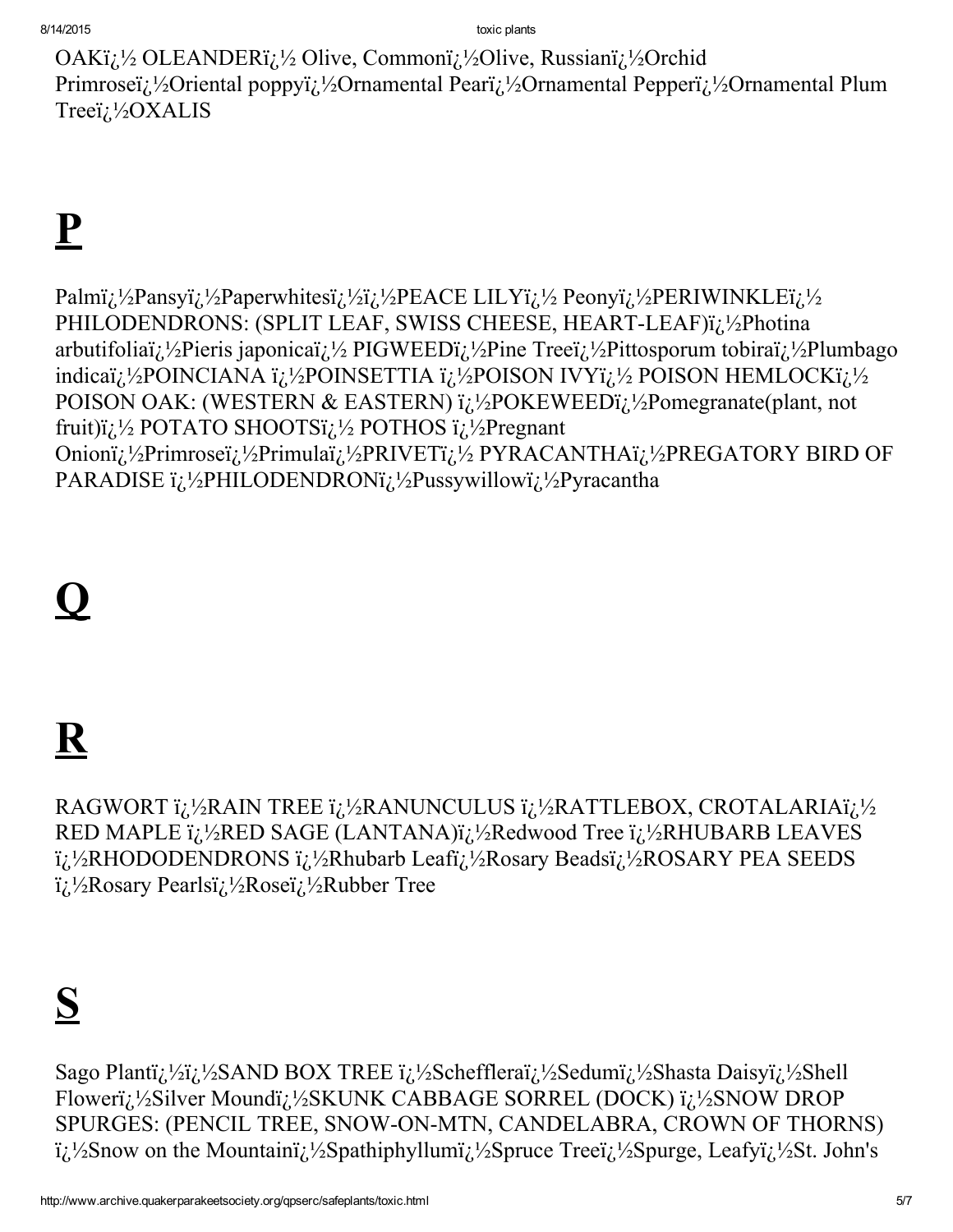toxic plants

Wortï¿<sup>1</sup>/<sub>2</sub>STAR OF BETHLEHEMï¿<sup>1</sup>/<sub>2</sub> STRAMONIUM (ANGEL'S TRUMPET)ï¿<sup>1</sup>/<sub>2</sub>String of Pearlsï<sub>i</sub>.<sup>1</sup>/<sub>2</sub>SWEET PEAï<sub>i</sub>.<sup>1</sup>/<sub>2</sub>Sweet Violetsï<sub>i</sub>.<sup>1</sup>/<sub>2</sub>Sweet Williamï<sub>i</sub>.<sup>1</sup>/<sub>2</sub> SWISS CHEESE PLANT (MONSTERA)

# $\mathbf T$

TANSY i<sub>i</sub><sup>1/2</sup> TOBACCOi<sup>2</sup>/2Tomato(leaves and stems)i<sup>2</sup>/2Toyoni<sup>2</sup>/2Trumpet vine $i/\sqrt{2}$ Tuberose $i/\sqrt{2}$ Tulip

# $\overline{\mathbf{U}}$

UMBRELLA PLANTi<sub>c</sub><sup>1</sup>/<sub>2</sub>Umbrella Tree

# $\overline{\mathbf{V}}$

Verbenaï<sub>i</sub>,<sup>1</sup>/<sub>2</sub>VETCH: HAIRY/COMMON ï<sub>i</sub>,<sup>1</sup>/<sub>2</sub> Viburnumï<sub>i</sub>,<sup>1</sup>/<sub>2</sub>Vincaï<sub>i</sub>,<sup>1</sup>/<sub>2</sub>Violaï<sub>i</sub>,<sup>1</sup>/<sub>2</sub>VIRGINIA **CREEPER** 

# $\mathbf{W}$

Walnut Tree, Blacki<sub>i</sub>,1/<sub>2</sub>Wandering Jew(Tradescantia albiflora)i<sub>i</sub>,1/<sub>2</sub>WATTLE i<sub>i</sub>,1/<sub>2</sub> WEEPING FIGi<sub>i</sub><sup>1/2</sup> Western Blue Flagi<sub>i</sub><sup>1</sup>/<sub>2</sub> WHITE CEDAR, CHINA BERRY<sub>i</sub><sup>1</sup>/<sub>2</sub> Windfloweri<sub>i</sub><sup>1</sup>/<sub>2</sub> **WISTERIA**